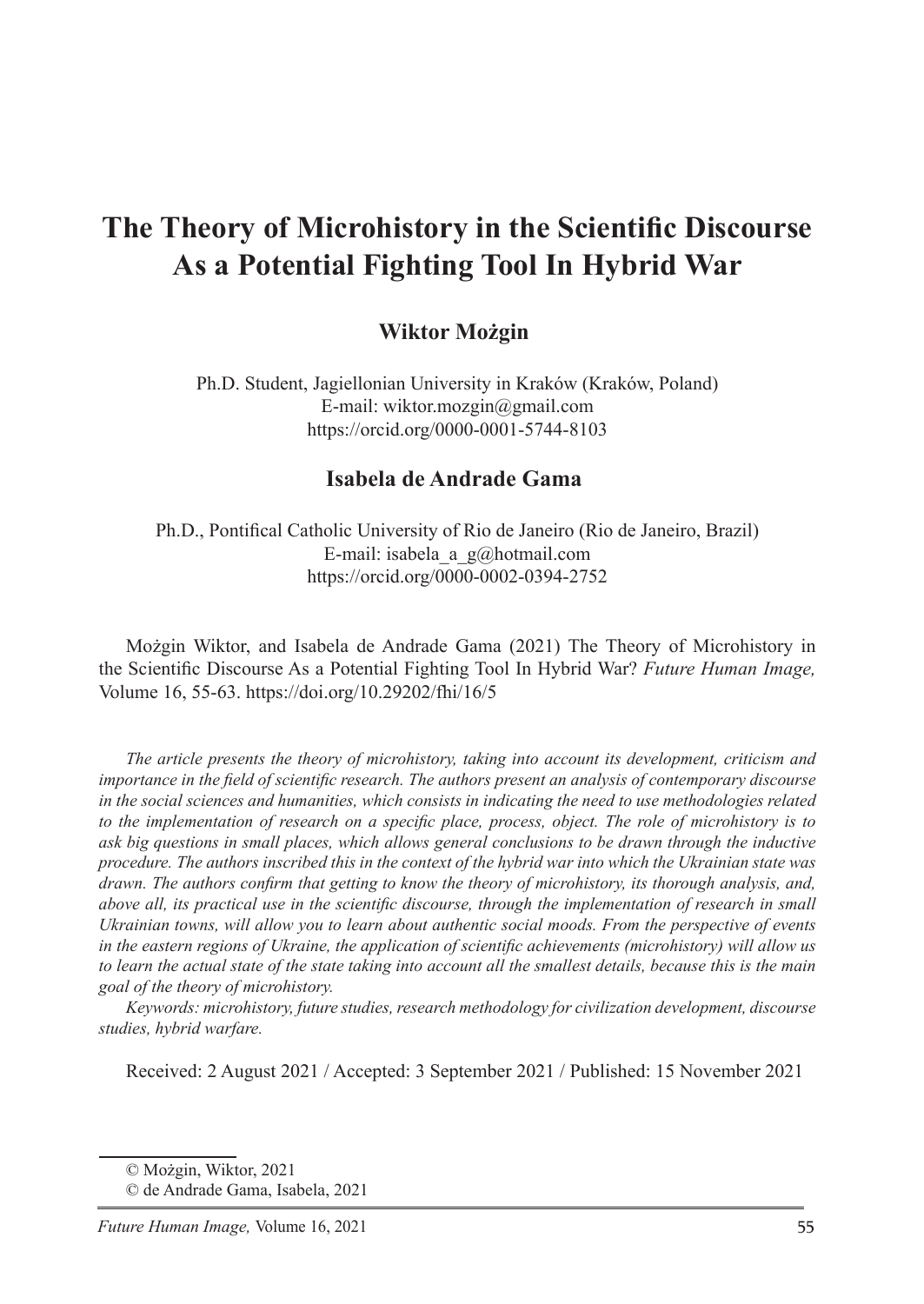## **Introduction**

In the 1970s, a tendency in research on globalization processes appeared in the research discourse. Technological development, including information and transport networks, has contributed to an unprecedented scale of social mobility. Man has been detached from the place where he was born and grew up, the place where his habits, views and values were shaped. However, not only man but his entire environment began to rapidly homogenize and unify. The transnational nature of large corporations and the standards they implement have had a decisive influence on the shape of social interactions and ties between people and a specific place. In this context, the place was increasingly pejorative, especially in the field of research. For these focused primarily on complex structures that were global in nature. It was the words "global," "international," "supranational," "world" that began to dictate the conditions for the development of scientific discourse. Processes related to "global warming," issues related to the functioning of "international financial institutions," or issues related to "transnational corporations" are the area of interest of many researchers today.

The departure from the problem of place resulted in the appearance of numerous works on this subject. A classic work in this area is the work by Edward Relpha *Place and Placelessness*, in which the author argues that the homogenization of culture, as well as the development of technology and mass culture, affect the shape of the surrounding environment, making specific places lose their importance, at the same time losing their axiological and semantic values (Relph, 1976: 37-41). Marc Auge, on the other hand, in his work *Non-places. An Introduction to Supermodernity* postulated the theory that non-places are unified products of the capitalist world which, despite their likeness, are independent of the country and region in which they are located (Auge, 1995: 21-24). Manuel Castells also emphasizes the theory about the decline of the importance of place. The author claims that the contemporary globalized world is a space of communication networks, not specific locations. Moreover, as Castells claims, ordinary people still live in specific places, but this fact does not play a significant role in the process of shaping the processes that are decisive for the development of the world (Castells, 2009: 82-84).

However, in the context of a scientific discourse that rejects the meaning of a place, paradoxically, as Maria Lewicka claims, one can notice a completely opposite tendency, consisting in emphasizing the importance of a place. It results directly from the number of publications concerning the place created in recent years. As the professor from the Nicolaus Copernicus University in Toruń points out, since 2000, social sensitivity has grown mainly to specific places (Lewicka, 2012: 20-21). The reason for this is that people "burn out" as a *persona mundi* and slow down their life to the point where they can regenerate. In this regard, Edward S. Casey postulates that the unification of world patterns, which often makes people lose the sense of the uniqueness of a place, causes a longing for the diversification of places, for the diversity that has been lost in the world monoculture, currently based on Western economic and political paradigms. The place contains all the elements that have been eliminated by uniformization: character, identity, tradition, and above all – uniqueness (Casey, 1997: 22-26).

Emphasizing the importance of a place in the scientific discourse directly influenced the better understanding of political, economic, social and cultural processes. The erroneous generalization of these processes and the attribution of features to a specific object, resulting from a wide range of studied objects, was avoided. Inductive drawing of conclusions has become important in this context. The authors of this article put forward the thesis that learning about complex structures should take place in points, because this type of scientific reasoning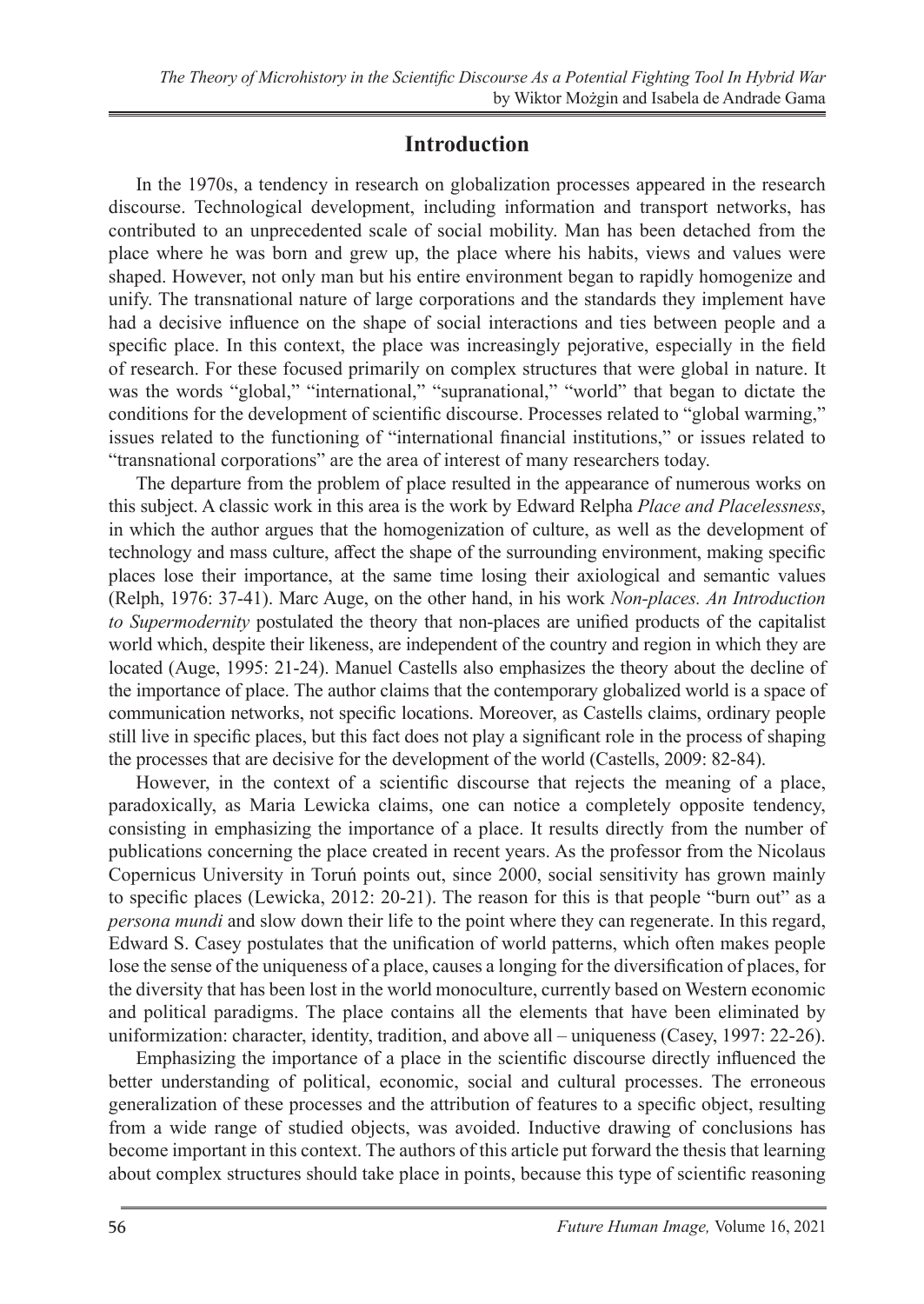allows us to know the actual state of the object or process under study. Focusing on one small place, on one small thing, also makes it possible to get to know the complex context, which is a kind of external envelope. Of course, it is worth emphasizing that this type of reasoning is possible primarily in social sciences, because exact sciences in this area are guided by a completely different logic and methodology.

Therefore, the aim of this article is to analyze the contemporary discourse in the social sciences and humanities, which consists in indicating the need to use methodologies related to a specific place, process, and subject. In this respect, the theory of microhistory is of great importance. Therefore, the authors will focus their attention primarily on the development of this method, its criticism, and its importance in contemporary scientific research. The theory of microhistory directly correlates with the research processes of the place. Therefore, it is important to emphasize this theory in the field of research methodology of social sciences and humanities

Microhistory is a historiographic practice involving the historical description of small territorial and temporal spaces (Magnússon, 2017: 560). From the perspective of a country like Ukraine, it is an extremely important theory that may contribute to explaining significant political and social processes from the perspective of small towns located mainly in eastern regions. The hybrid war into which Kyiv was drawn into, and it is not worth setting a time census here based on 2014, because Moscow had much earlier influenced the way in which Ukraine operated through various instruments, it is a factor destabilizing the state from within. Due to its linguistic, religious and cultural diversity, Ukraine may seem like an easy target in the context of hybrid rivalry with Russia. Nevertheless, the efforts of the rulers to date still allow the state to be kept under the jurisdiction of Kyiv. However, this is not the main goal of this article. Therefore this issue is only signaled to describe the wider context of the events. Thus, microhistory should not be underestimated by the scientific community. Analyzing the history and fate of simple families will serve to understand the authenticity of the state. This is essential to know the real mood of society. In the future, this will allow conclusions to be drawn regarding the political, economic and social conditions in which most of the inhabitants of Ukraine live, because the Ukrainian state is not only large urban agglomerations, but above all hundreds of small towns, scattered all over the territory, inhabited by ordinary Ukrainian families , struggling with the daily routine and problems.

Therefore, it is worth considering what the theory of microhistory is, what its strengths and weaknesses in the context of other theoretical approaches that shape contemporary scientific discourse.

## **Development of The Theory of Microhistory**

Microhistory as a research practice has its origins in Italy at the turn of the 1970s and 1980s. At that time, two research workers, Carlo Ginzburg and Giovanni Levi, take part in the publication of the series of works *Microhistories* by the left-wing publishing house Einaudi. The context of the Italian state with its age-old political and cultural breakdown was of great importance in the process of developing the theory of microhistory. At that time, there was a need to formulate the methodological and theoretical principles of the so-called "little stories", which related to the study of the peculiarities and uniqueness of specific places, specific people, or specific phenomena. Microhistory is, in a sense, an extension of local history, at the same time having a more inclusive character.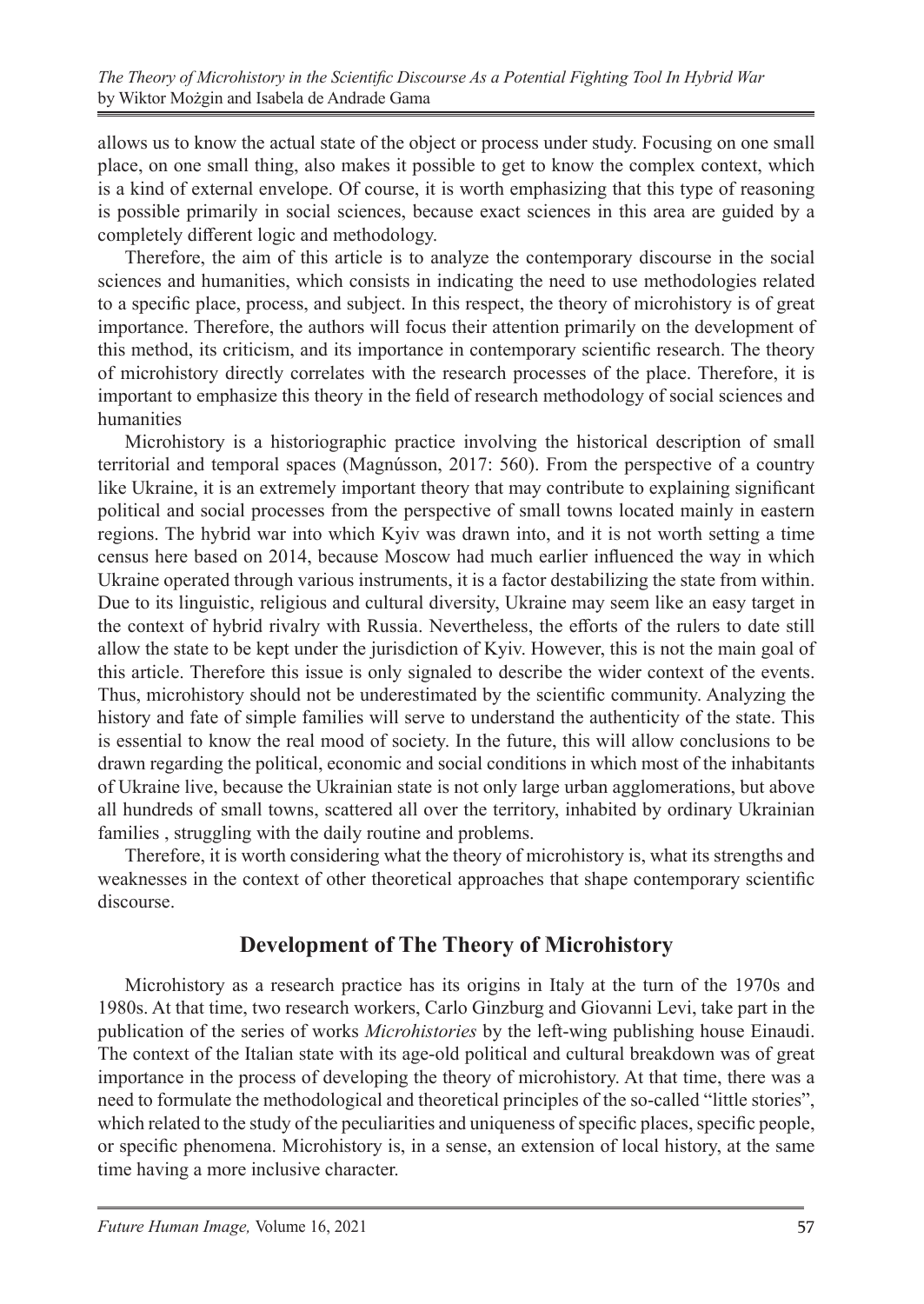A classic example of work based on the theory of microhistory is *Il formaggio e i vermi* by Carlo Ginzburg. This work describes the life of a simple miller Domenico Scandelli of Friuli. Nevertheless, this work, in addition to its usual description, is also an excellent analysis of the folk culture and customs of the  $16<sup>th</sup>$ -century Italian province. Carlo Ginzburg's assumption was to show real events and the uniqueness of a given community. However, the context of these considerations also referred to the wider political and social situation in the region, which emphasized the inclusive nature of *Il formaggio e i vermi* (Serna & Pons, 2020: 316-318).

The works of Carlo Ginzburg, as well as other representatives of the Italian school of microhistory, constituted a kind of opposition to the then-prevailing trends in interpreting history, such as the structuralist or quantitative approach presented mainly by the Annales community. Italian researchers found it important to include the individual in the general historical context and to consider complex political and social structures from his perspective. This was an attempt to rediscover what would have been missed if classical quantitative methods had been used. The fundamental difference in this approach also consisted in the fact that an attempt was made to deduce a detailed fact from the general fact, and vice versa – the detail was used to argue the construction of a general fact. The aim was to reconstruct the history of the "bottom-up" in strict reference to anthropological research. In the research process, he was against historical determinism, quantitative history, teleological history and the interpretation of society using the key of the class structure (Gregorowicz, 2014).

The precursors of microhistory also attempted to teach history as a discipline. This is mainly due to the way it is defined. Giovanni Levi postulated that microhistory is a kind of historiographic practice, and its idea is not to sacrifice a specific element for generalization, while trying not to abandon abstraction, because individual cases may prove to be key to showing more general phenomena (Lanaro, 2011: 7-8). The representatives of the Italian school of microhistory deny stereotypical thinking about the infallibility of historical research. Carlo Ginzburg, in his works, deals with the issue of the relationship between history and rhetoric, which is a kind of reaction to the linguistic turn that reduces historiography to the dimension of text and narrative research in relation to the document (Serna & Pons, 2020: 321- 323). It is therefore worth emphasizing that the Italian school was of considerable importance in the development of the theory of microhistory.

It should not be forgotten that microhistory developed not only on the Apennine Peninsula. In France, this theory was also popular mainly thanks to the representatives of the Annales school – Jacques Le Goffa, Emmanuel Le Roy Ladurie and Georges Duby. In these research works, one can read a clear opposition to the existing paradigms and historical concepts. They referred to the achievements of ethnology, sociology and anthropology, describing the lives of specific individuals and places, while implementing their considerations in a wider social and political context. The representatives of the Annales school also referred to the discourse of Michel Foucault, which was associated with poststructuralism and postmodernism. Moreover, this French philosopher also referred to political historicism, which means that the most credible witnesses of the past are the victims of the dominant power and the forgotten subjects of the historical narrative that is being formed (Vinale, 2018: 679-680). In the context of deliberations on the development of microhistory in France, one cannot ignore the achievements of anthropology presented by Marcel Mauss and Claude Lévi-Strauss. Anthropological research has drawn the attention of historians to the existence of simple structures in the form of small communities located in specific places, emphasizing the uniqueness of these communities with their history, tradition and culture. In the deliberations of Claude Lévi-Strauss, one can find,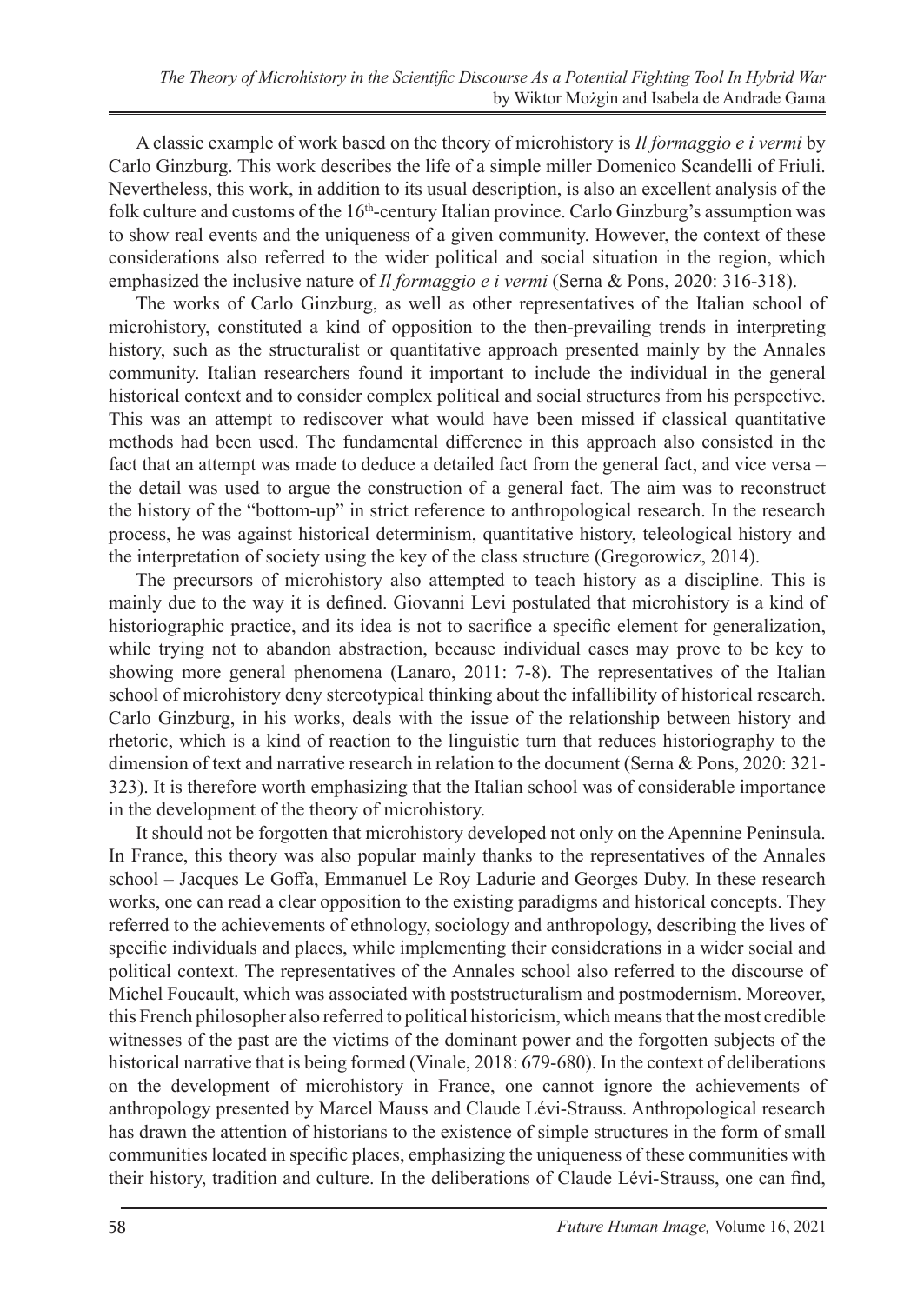for example, issues related to myths – their meaning, reading and constructive role in specific communities (Lévi-Strauss, 2013: 9-11). It is a constant practice of anthropologists to refer to specific, small things and use them to describe more complex things.

Microhistory was also developed in the field of research by German historians. Gustav Droysen, an outstanding German researcher of antiquity, was skeptical about the established theories in history, believing that even the most advanced research allows to capture only a fragment of history. In this regard, he emphasized that it is worth focusing your attention on small things that will help explain reality with all its internal variations. Hans Medick emphasizes, for example, that the main cognitive benefit of a microhistoric approach is the ability to thoroughly examine historical details of a given community and a given area, and in perspective, there is also a perception of the mutual relations between these details, making up the wider whole and context (Medick, 2016: 241-242).

In the United States, on the other hand, microhistory was developed by the outstanding researcher-anthropologist Clifford Geertz, who in his works often referred to the achievements of German historiography, in particular to the works of Max Weber and Martin Heidegger. Clifford Geertz is one of the precursors of the so-called interpretative anthropology, which was a kind of critical response to positivism and structuralism in the ethnography of the 1960s and 1970s. However, due to the fact that his solutions were created in the late 1960s and 1970s, they constitute one of the earliest semiotic and interpretative concepts of culture – a concept parallel to the concepts of ambiguity of meaning and differentiation introduced by Jacques Derrida (Geertz, 2001: 27-28). In addition, Clifford Geertz referred in his considerations to the linguistic phrase, the creator of which was another eminent American philosopher, Richard Rorty. He presented the linguistic turn as a process initiated in the 1960s, which puts language understood as a discourse and a sign and its meaning at the center of reflection on culture or the social world. In this breakthrough, according to Rorty, there are three consecutive turns: the linguistic turn, the interpretative turn and the rhetorical turn. As a consequence of these turns, language, i.e., systems of signs, meanings and symbols, is adopted by the humanities and social sciences as the basic way of understanding social and cultural reality (Koopman, 2011: 78-81). On the other hand, Clifford Geertz, referring to Rorty's thought, understood the whole notion of culture through language. He argued that each culture constitutes a language with different meanings, that is, a different integrated symbolic system or a signifier system. For culture can be defined directly in relation to systems of meanings that are encoded into symbolic forms and linked together into specific networks of meanings (Geertz, 2017: 27-29). The linguistic turn and interpretive anthropology largely refer to microhistory, primarily using the possibility of explaining complex structures through simple structures.

It follows from the above considerations that microhistory has a rich tradition. Nevertheless, there are criticisms of this discourse in research, resulting mainly from the context of the globalizing world and the need to present conclusions and analyzes on a macro scale. The critique of microhistory appeared almost simultaneously with its entry into the scientific discourse at the turn of the 1970s and 1980s. Therefore, in the next part, it is worth considering two main accusations made by critics of microhistory, which concern the "meticulousness" of microhistory, i.e., focusing on small, even insignificant things, and the inability to examine complex structures by referring to the whole rather than considering its structure from the perspective of the parts it is composed of. The latter objection is a direct reference to the question of research on great international entities, which, in the globalized world, started to play a decisive role in the international arena precisely from the 1970s.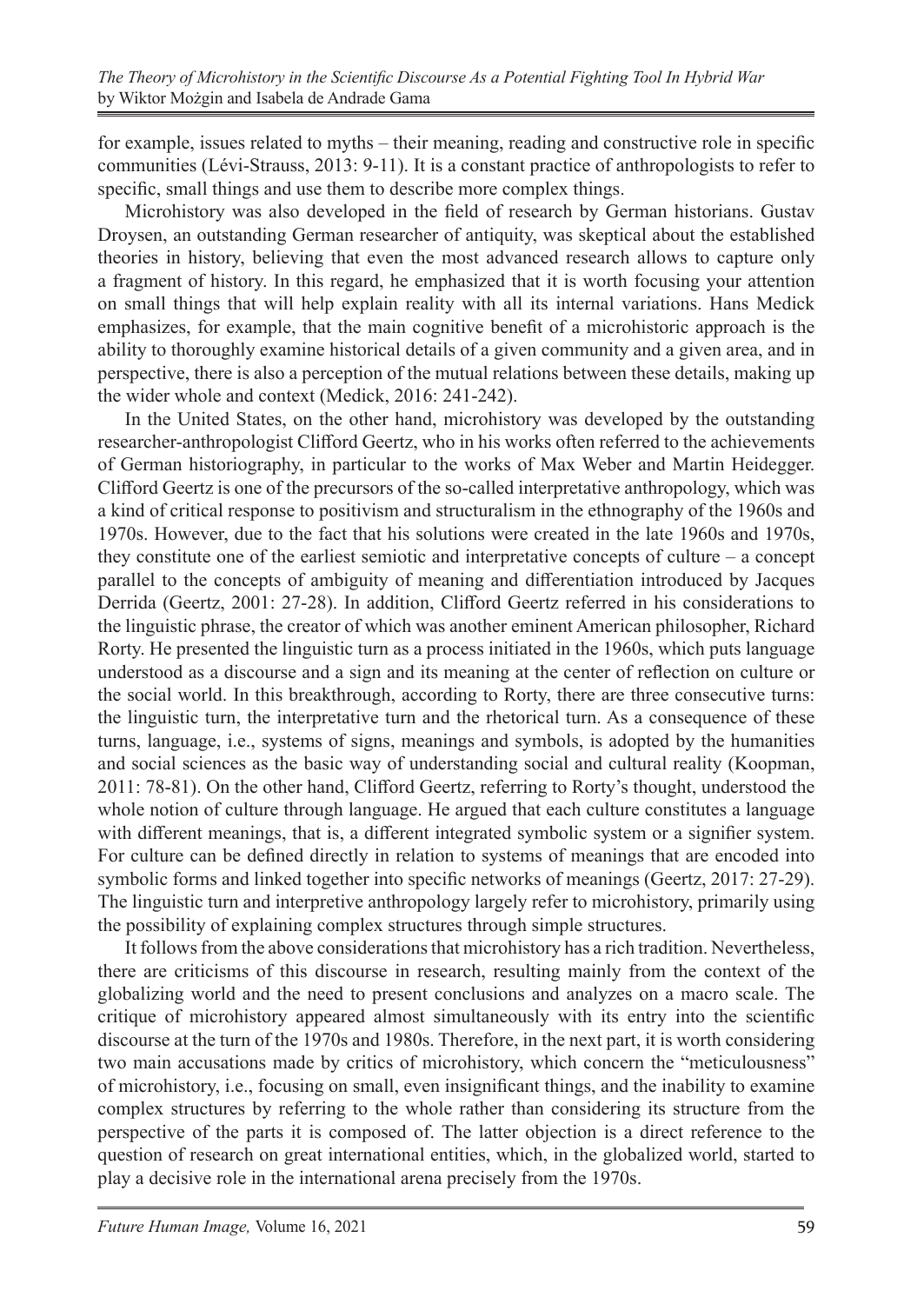## **Criticism Against the Theory of Microhistory**

Microhistory, despite its wide application in anthropological, sociological and cultural discourses, met with critical comments, especially from representatives of German historiography. Jürgen Kocka, an outstanding German historian, then chairman of the Wissenschaftszentrum Berlin für Sozialforschung, together with Heinz-Gerhard Haupt in their work *Comparative and Transnational History* presented studies of international comparative history important from the point of view of the development of German historiography. This work was the result of empirical research on social history. These researchers were able to conduct a thorough analysis of comparative history and reflect on its methodological and theoretical assumptions. In their deliberations, however, they referred to the postulate that in the 1980s and 1990s, comparative historical studies encountered methodological obstacles in their development. On the one hand, the problem resulted from the cultural-historical approach, which emphasized micro-history and the construction of cultural transfer. On the other hand, from the concept of global history and transnational approaches that emphasized related history (Haupt & Kocka, 2012: 18-21). In the context of the work of these German historians, microhistory is regarded as a method of "detailed" history that does not allow the examination of broad historical views and processes that went beyond the local nature of the research process. Haupt and Kocka argued that referring to microhistory disturbs the perception of phenomena that had a much wider significance in history than it was presented from the perspective of microhistoric research.

Georg G. Iggers' *Historiography in the Twentieth Century: From Scientific Objectivity to the Postmodern Challenge* also contains a critique of the microhistoric approach. This author presents the basic assumptions on which historical research was based and how the emerging social sciences, taking into account the period from the early 1950s, have transformed traditional historiography. Like Haupt and Kocka, he points out that in the 1970s and 1980s, postmodern ideas forced a reevaluation of historians' attitudes towards the object and questioned the very possibility of an objective history. Iggers sees contemporary historiography as a hybrid, departing from the classical, macro-historical approach to microhistory, cultural history and the history of everyday life (Iggers, 2012: 31-35). This hybridization was critically viewed by Iggers because he believed, it introduces a methodological "admixture" from other disciplines into the research process, which is not necessarily good for the advancement of historiographic research.

The critique of microhistory referring to the "meticulousness" of its interest also correlates with another accusation that concerns the examination of complex social and political structures. Microhistory, according to the critics of this theory, does not allow for the explanation of these structures, because it focuses on small things that do not have a major impact on the shape of contemporary scientific discourse. This problem is mainly due to the research on large corporations, international organizations and complex political, economic and military processes that became popular at the turn of the 1980s and 1990s. It was then that the integration processes, which took over, in particular, Central and Eastern Europe, became the object of interest of a wide group of scientists (Levi, 2018: 23-24). European integration along with the adoption of new treaties, the establishment of the Commonwealth of Independent States, international initiatives such as the Weimar Triangle or the Visegrad Group required research on a much larger scale than that proposed by microhistory. Hence, economic and political conditions led to relegating the theory of microhistory to the background (Di Fiore, 2018: 46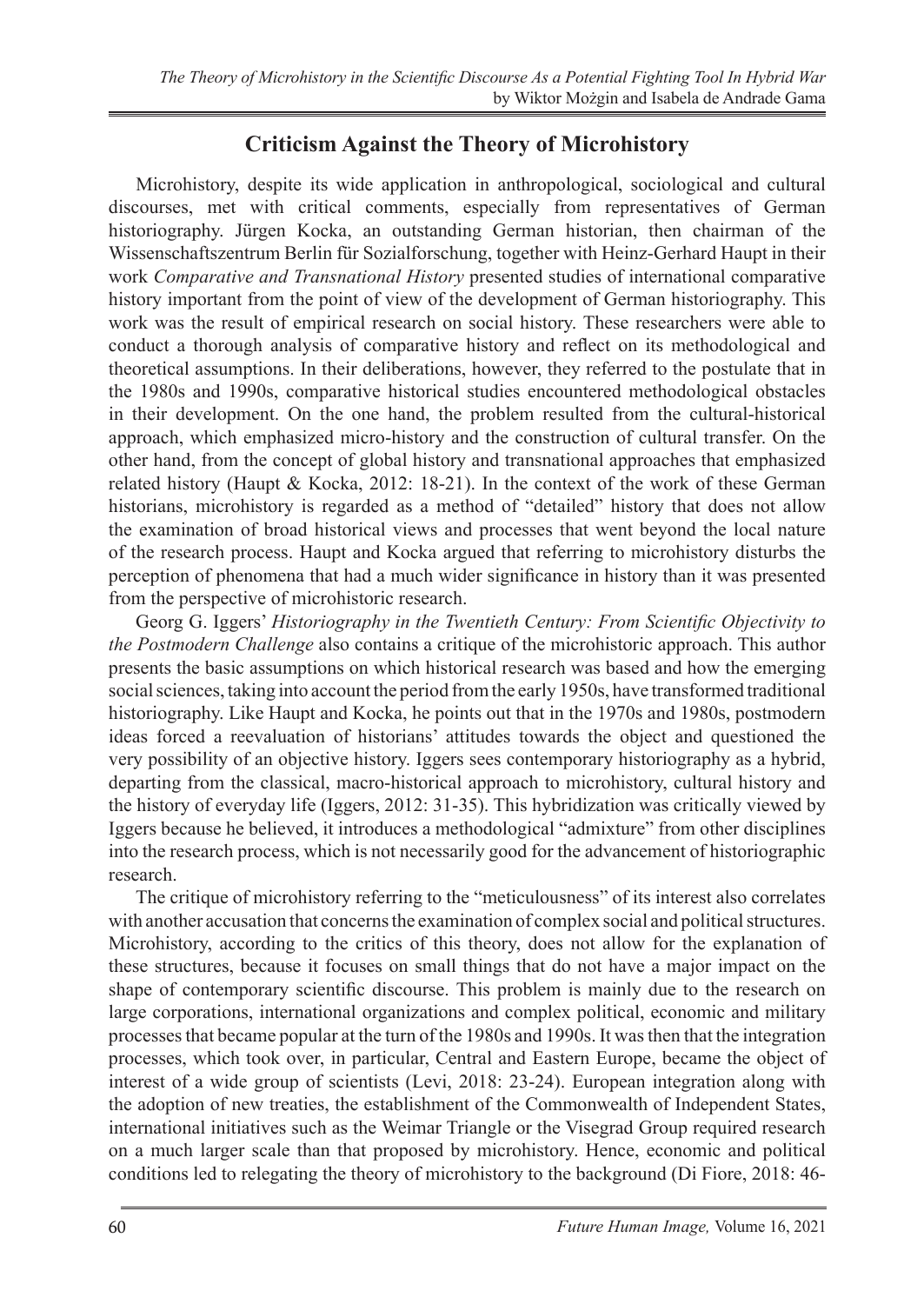48). The enthusiasm that was associated with the end of the Cold War rivalry and the change in the balance of power on the international arena towards being placed as the hegemon of the United States fostered the development of historiography aimed at studying great social and political structures. A pragmatic approach has become widespread, which analyzed the political and economic calculations and relations between various actors on the international arena and the resulting balance of power.

It is worth emphasizing that this type of research on large structures required an interdisciplinary approach, which directly referred to the methodological hybridism already mentioned in this article. It follows that the microhistory, which has been accused of using this hybridity, could defend itself against this accusation, but it would fail to prove that it is not a very effective method of studying large structures, such as multinational corporations and organizations, which require a completely different methodology and research tools. The authors of this article deny these allegations, claiming that microhistory, through the use of the inductive method, also allows the study of complex social and political structures. The denial of the criticism presented above is also related to the growing need to consider complex processes in points. What's more, it also results from the more and more often proclaimed idea of the polycentralization of the world. Therefore, in order to get to know a specific entity in a better way, it is necessary to disassemble the components that constitute its internal structure. This metaphor can be applied to virtually any complex structure in the world – a transnational corporation, an international organization, because learning how to decide within such structures is possible only by learning about their internal diversity.

#### **Conclusions**

The theory of microhistory, despite many critical voices, continues to play a significant role in the scientific discourse around the world. The authors of this article emphasize the need to use microhistory in research in the field of humanities and social sciences. Charles Joyner postulated that microhistory is asking very large questions in very small places that allow you to find the essence and get to know the essence that is often hidden in complex structures (Szijártó et al., 2008). This is an extremely important aspect as it allows you to find authentic and credible facts.

Istvan Szijártó, argues that the application of microhistory to modern scientific discourse has four distinct advantages over traditional macro-oriented social history. First, it is attractive to the general public; second, it is much closer to reality; third, he communicates his personal experiences directly with all the details and issues that make up the outer layer of a specific case; and fourthly, at the center of the research process are people, places, things, the knowledge of which allows drawing broader, more general conclusions (Szijártó, 2002: 211-213). Thus, microhistory is a method that, through inductive reasoning, allows for the formulation of more general conclusions.

In this context, the issue of interdisciplinarity that accompanies microhistory should not be forgotten either. The authors of the article believe that, on the one hand, this is an allegation that criticizes microhistory, but on the other hand, learning the authenticity and uniqueness of the studied object or phenomenon requires the use of various methods and theories, which directly leads to this interdisciplinarity in research. Hence the simple conclusion that considering small things, as dictated by microhistory, and then drawing general conclusions, cannot be devoid of an interdisciplinary aspect. Of course, the issue of interdisciplinarity should be contrasted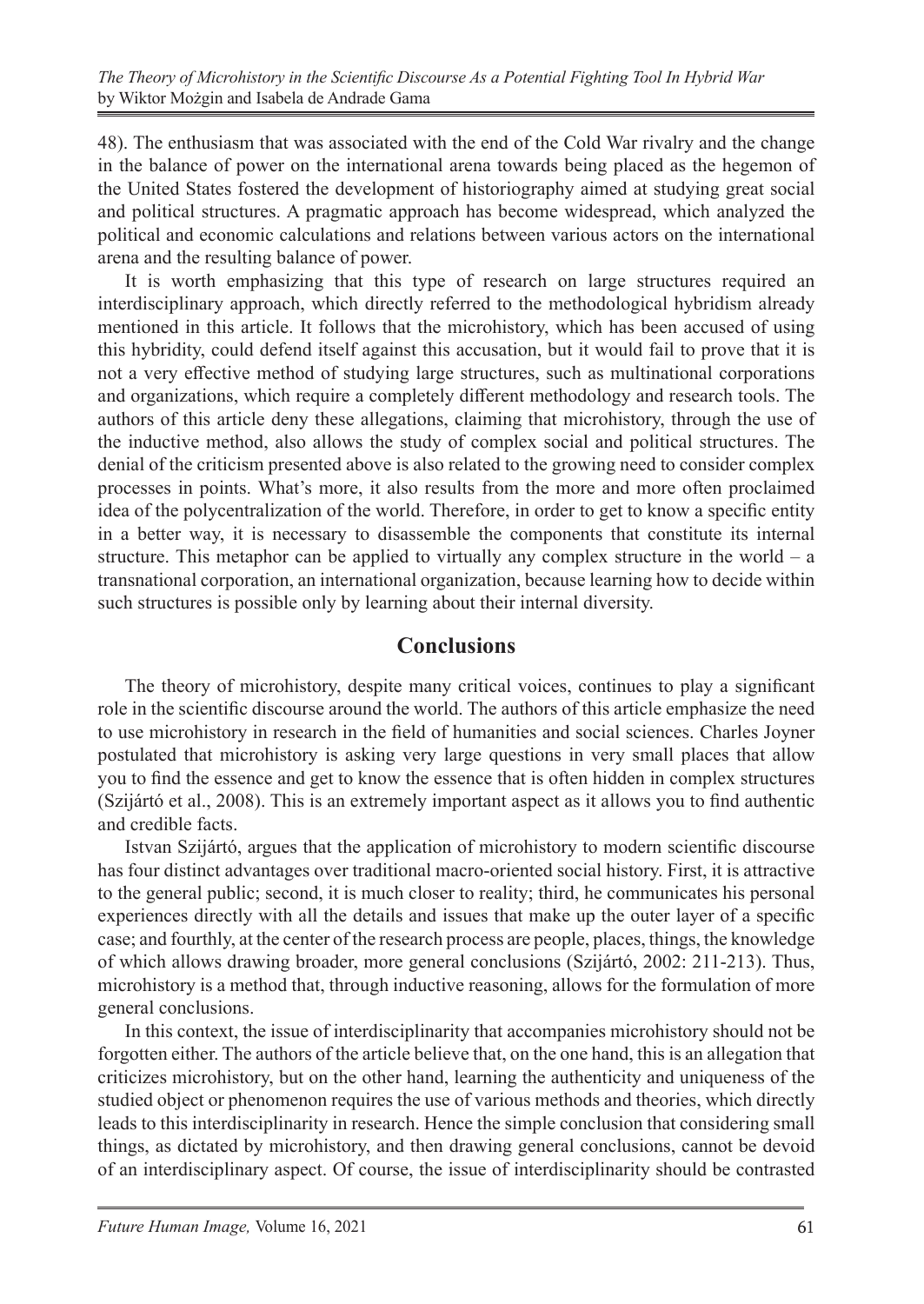with contemporary attempts to "clean up" scientific disciplines so that each of them uses only the methodology and theory assigned to it. The creation of hybrids, referring back to Georg Iggers, is not very welcome in the research process. It does not change the fact that it is still hard to avoid borrowings and the contemporary scientific discourse is full of interdisciplinary research, and microhistory in this context is no exception.

The authors of this article also postulate that microhistory is a method that will be increasingly used by various researchers. This is mainly due to the issue of increasing interest in a specific place signaled in the introduction to this article. The aspect of locality will gain importance in research all over the world. Scientists, in turn, will focus on researching small communities and specific individuals in order to achieve both the maximum depth of past reality and its greater color and naturalness (Magnússon & Szíjártó, 2013: 38). Getting to know the authentic social moods and the uniqueness of a particular community will allow you to understand the wider processes in which this community is involved. Community is mentioned in this context, but it is only an example that can be replaced by an aspect of a place or a specific phenomenon. Well, microhistory is an effective tool in the research process to answer broad questions by examining small things. The authors predict that the issue of microhistory will be more and more often taken into account in the scientific discourse, which aims to study simple structures that, through induction, will provide conclusions about more complex structures.

Thus, as it was indicated at the beginning of this article, the theory of microhistory cannot be underestimated by the scientific community, especially in a country such as Ukraine. In the context of a hybrid war in which this country has become entangled, it is necessary to learn about the stories of small ones that will certainly allow to draw significant conclusions. Therefore, the authors of this article emphasize the importance of the theory of microhistory in the contemporary scientific discourse, which, through the implementation of various research activities, may become an effective tool in the process of repairing Ukrainian statehood.

#### **References**

Auge, Marc (1995) *Non-places. An Introduction to Supermodernity*. London.

- Casey, Edward S. (1997) *The Fate of Place. A Philosophical History*. Berkeley.
- Castells, Manuel (2009) *The Rise of the Network Society: The Information Age: Economy, Society, and Culture.* Hoboken, New Jersey.
- Di Fiore, Laura (2018) Geographies of Global History. *Annals of the Fondazione Luigi Einaudi*, Vol. 52, 45-52. https://doi.org/10.26331/1033
- Geertz, Clifford (2001) *Available Light: Anthropological Reflections on Philosophical Topics*. New Jersey.
- Geertz, Clifford (2017) *The Interpretation of Cultures*. New York.
- Gregorowicz, Dorota (2014) *Microhistory Opening New Horizons*. Histmag. Available online: https://histmag.org/Mikrohistoria-otwieranie-nowych-horyzontow-9621
- Haupt, Heinz-Gerhard, and Jürgen Kocka (2012) *Comparative and Transnational History: Central European Approaches and New Perspectives*. New York.
- Iggers, Georg G. (2012) *Historiography in the Twentieth Century: From Scientific Objectivity to the Postmodern Challenge*. Middletown.
- Koopman, Colin (2011) Rorty's Linguistic Turn: Why (More Than) Language Matters to Philosophy. *Contemporary Pragmatism*, Vol. 8(1), 61-84. https://doi. org/10.1163/18758185-90000183